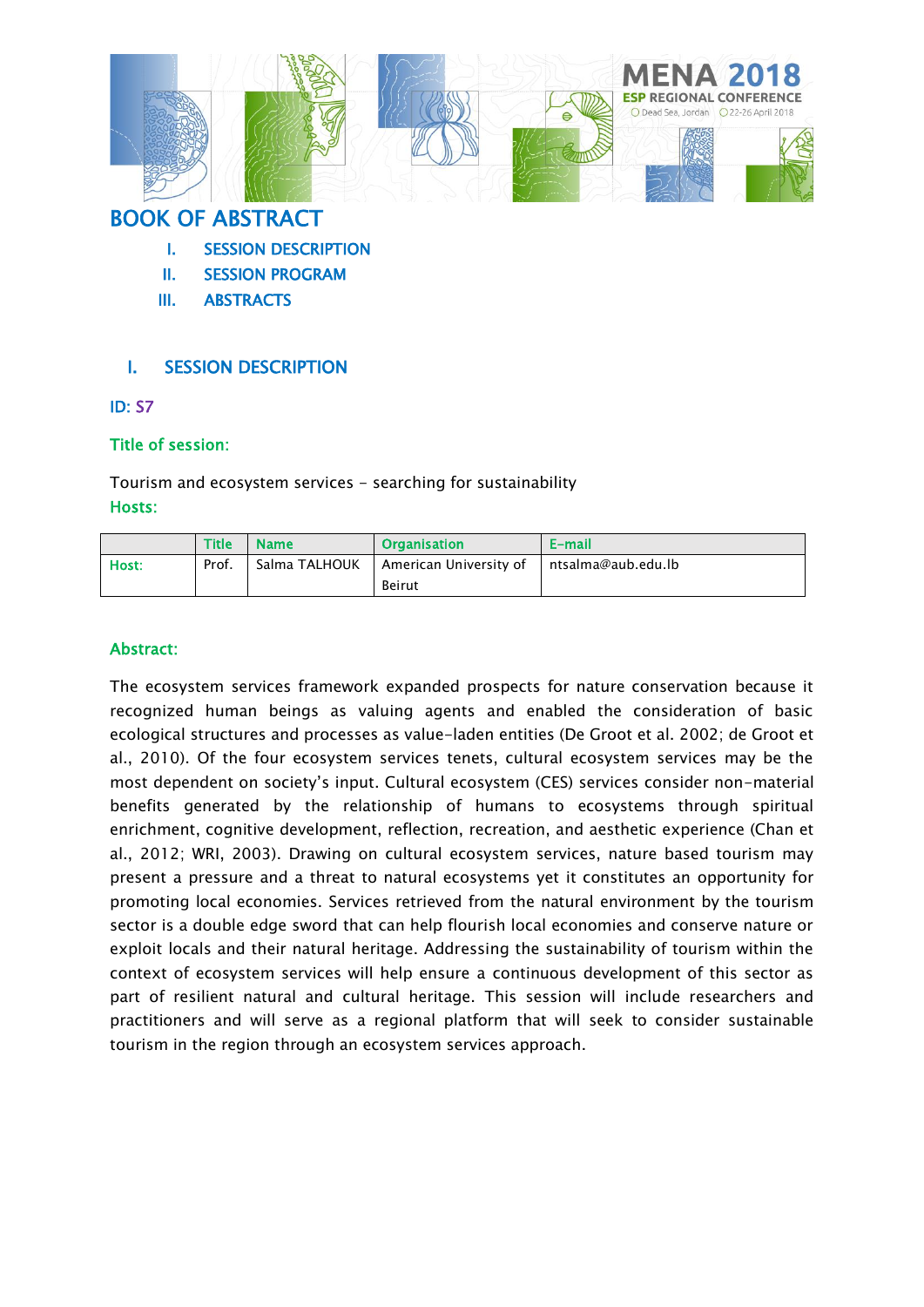

#### Goals and objectives of the session:

The goal of this session is to 1) document local nature based tourism opportunities in the region especially those threatened by poor access to information and by high political instability and 2) to explore approaches where tourism contributes to local economies and at the same time actively engages communities to effectively contribute to conservation.

### Planned output / Deliverables:

- Build a regional network of researchers and practitioners interested in promoting and exploring sustainability aspects of ecotourism
- Document and share case studies from the region
- Strengthen ties with tourism stakeholders

### Voluntary contributions accepted:

YES

### Related to ESP WG or NN:

SWG 7 – [ES in \(eco\)](https://www.es-partnership.org/community/workings-groups/sectoral-working-groups/swg-7-tourism/) Tourism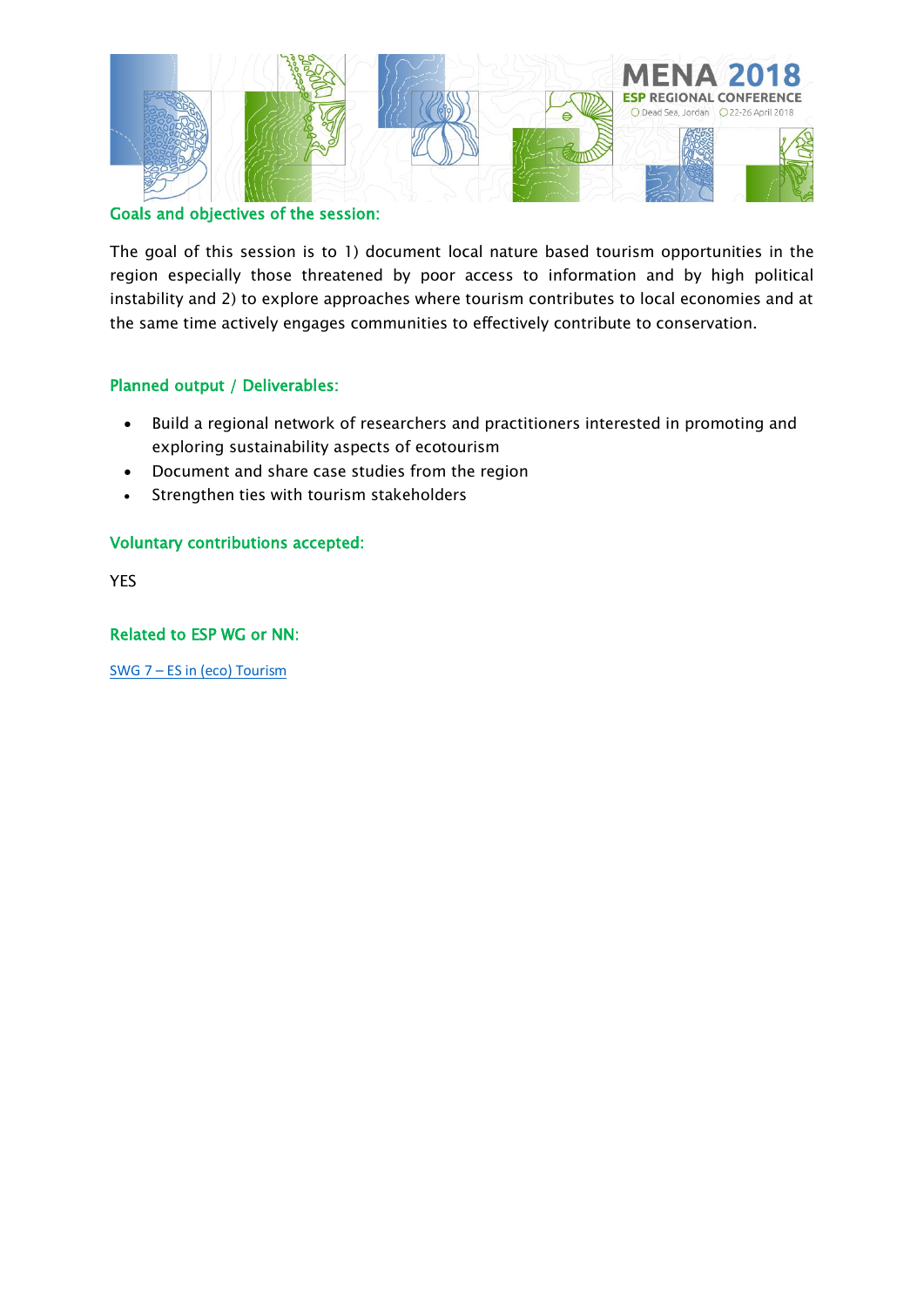

## II. SESSION PROGRAM

Date of session: Monday April 23, 2018 Time of session**:** 13:30-15:30

## Timetable speakers

| Time  | <b>First name</b> | Surname                   | <b>Organization</b>                                                                        | <b>Title of presentation</b>                                                                                                                  |
|-------|-------------------|---------------------------|--------------------------------------------------------------------------------------------|-----------------------------------------------------------------------------------------------------------------------------------------------|
| 13:30 | Sidi Imad         | CHERKAOUI                 | Ecole Supérieure de<br>Technologie de<br>Khénifra, Moulay<br>Ismail University,<br>Morocco | Does Birdwatching as ecotourism activity<br>benefits conservation and sustainability? A case<br>study from Sous Massa National Park (Morocco) |
| 13:45 | Salma             | <b>TALHOUK</b>            | American University<br>of Beirut, nature<br>conservation center                            | DASKARA - a phone application for mapping<br>cultural ecosystem services: an academic /<br>private partnership example                        |
| 14:00 | Pascal            | Abdallah                  | <b>IUCN Centre for</b><br>Mediterranean<br>Cooperation, Spain                              | The Mediterranean Experience of Ecotourism: A<br>Regional Approach to Developing, Managing,<br>and Promoting Ecotourism in Protected Areas    |
| 14:15 | Deema             | <b>ABU THIAB</b>          | Consolidated<br>Consultants Group,<br>Jordan                                               | Dibbin Transect Model: A New Framework for<br>Mainstreaming Biodiversity Conversation into<br>Land Use Planning                               |
| 14:30 | Salma             | <b>TALHOUK</b>            | American University<br>of Beirut                                                           | Brainstorming with participants: tangible steps<br>towards sustainable ecotourism sector in the<br>MENA region                                |
| 15:00 |                   | <b>General Discussion</b> |                                                                                            |                                                                                                                                               |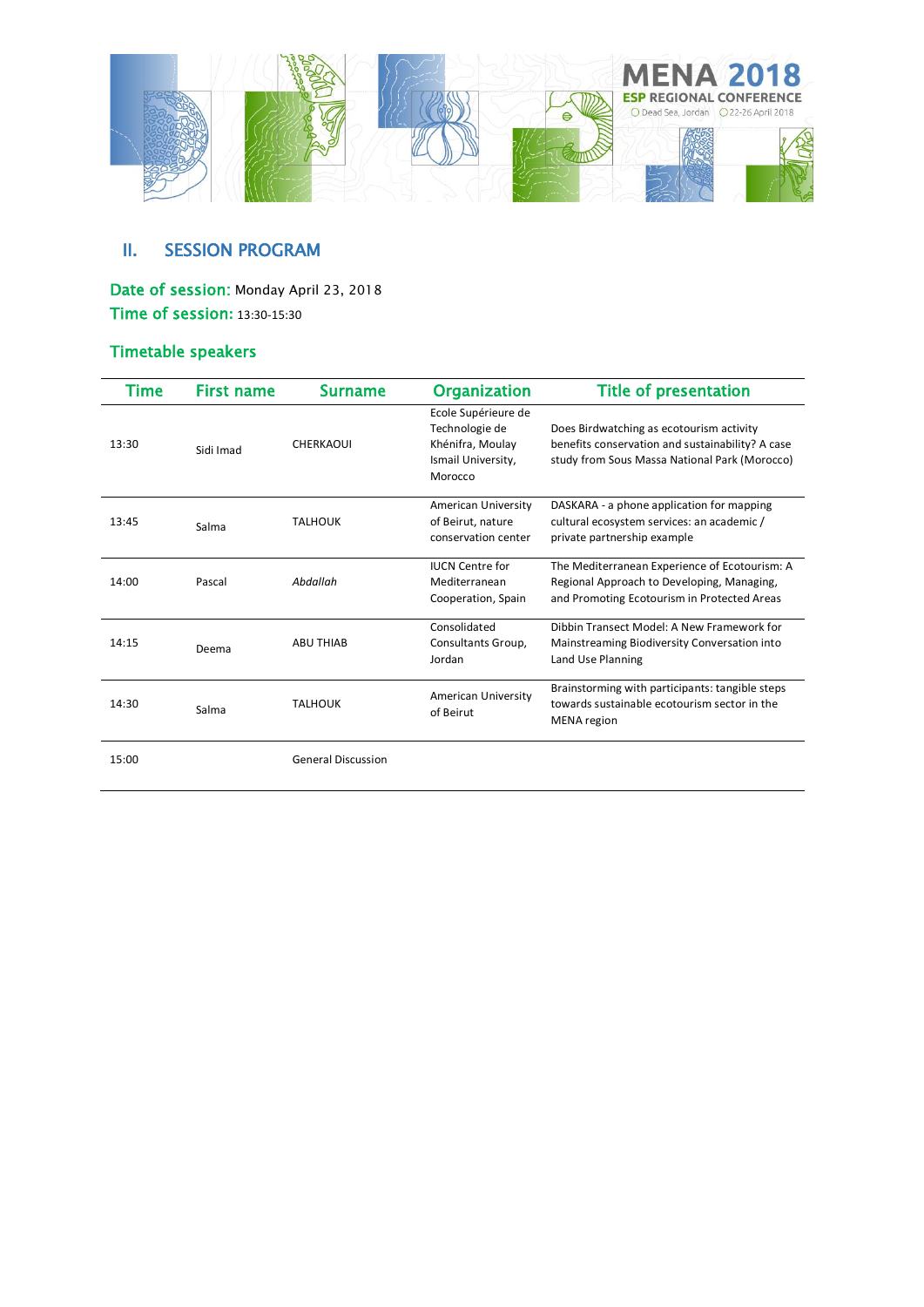

## III. ABSTRACTS

1. Type of submission: Invited speaker abstract

S. Sectoral Working Group sessions: S7 Tourism and ecosystem services - searching for sustainability

# The Mediterranean Experience of Ecotourism: A Regional Approach to Developing, Managing, and Promoting Ecotourism in Protected Areas

Authors: Jeremy Sampson, Carla Danelutti Presenting Author: Pascal Abdallah

Other author: Maher Mahjoub Affiliation: IUCN Centre for Mediterranean Cooperation, Spain Contact[: pascal@responsiblemobilities.com](mailto:pascal@responsiblemobilities.com)

Ecotourism can be transformed into a genuine solution to the current tourism challenges facing the Mediterranean while directly supporting conservation of the region´s incredible biodiversity. With this vision in mind, MEET (The Mediterranean Experience of Ecotourism) is providing protected areas and their private sector partners with the tools they need to develop, manage, and promote high quality ecotourism packages, both at local scale and together in a regional network. These products generate positive outcomes for conservation and communities, by strengthening the local economy while minimizing impacts on natural and cultural resources.

Participating protected areas in a dozen countries across the Mediterranean, including in Tunisia, Jordan, and Lebanon, have gathered together local actors from private and public sector to collaboratively design new ecotourism packages, which they have tested according to quality and sustainability standards and monitoring tools that have been developed and tested through two EU-funded projects, MEET and DestiMED. These methods include an innovative approach to measuring and reducing the environmental impact of tourism on the natural resources that sustain protected area communities. This new tool is based on the established Ecological Footprint framework, and is being developed in collaboration with globally-recognized research organization Global Footprint Network.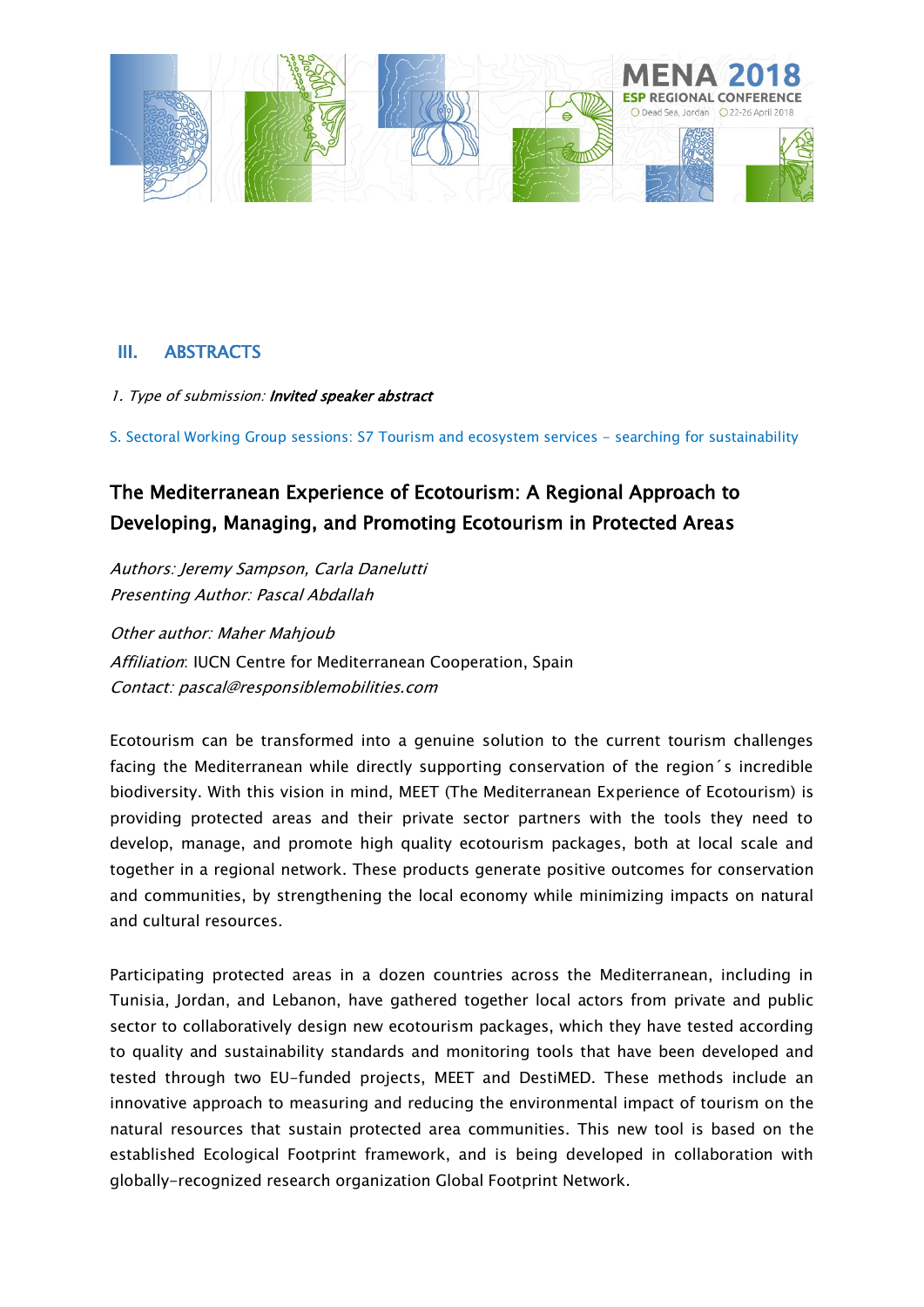

The long-term vision of MEET is to establish a well-supported governance system and promotion platform for ecotourism in Mediterranean protected areas. The tools tested and refined through MEET will ultimately provide the Mediterranean with a recognized and trusted ecotourism brand that encourages collaborative marketing strategies, while allowing various actors to share knowledge and resources across the region and beyond.

Keywords: ecotourism, sustainable tourism, protected areas, destination management, ecological footprint

### 2. Type of submission: Invited speaker abstract

S. Sectoral Working Group sessions: S7 Tourism and ecosystem services - searching for sustainability

# Does Birdwatching as ecotourism activity benefits conservation and sustainability? A case study from Sous Massa National Park (Morocco)

Author: Sidi Imad Cherkaoui,

Other authors: Mohammed EL Bekkay, Zouhair Amhaouch Affiliation : Ecole Supérieure de Technologie de Khénifra, Moulay Ismail University, Morocco

Contact: imad.cherkaoui@gmail.com

Outdoor recreation and ecotourism related activities frequently occur in protected areas, and are rapidly increasing in popularity. These activities may benefit conservation efforts through local employment and increased awareness and support for wildlife conservation. In addition to supporting economic activities directly associated with the management or extraction of natural resources, protected areas are popular sites for birdwatching.

The varied ecosystems of Morocco offer a range of opportunities for birdwatchers and natural heritage tourists. I fact, during two last decades, Morocco becomes a must-see destination for thousands of birdwartchers which generates seasonal employments for hundreds of local communities and, therefore, leads Moroccan wildlife management authorities (HCEFLCD) to promote sustainable tourism related activities in national protected areas through Birdwatching as a conservation tool and incomes generating alternative.

We present the outcomes of the pilot project implemented by HCELCD in Souss Massa National Park which benefits rural populations and aims at setting professional birdwatcing facilities and services.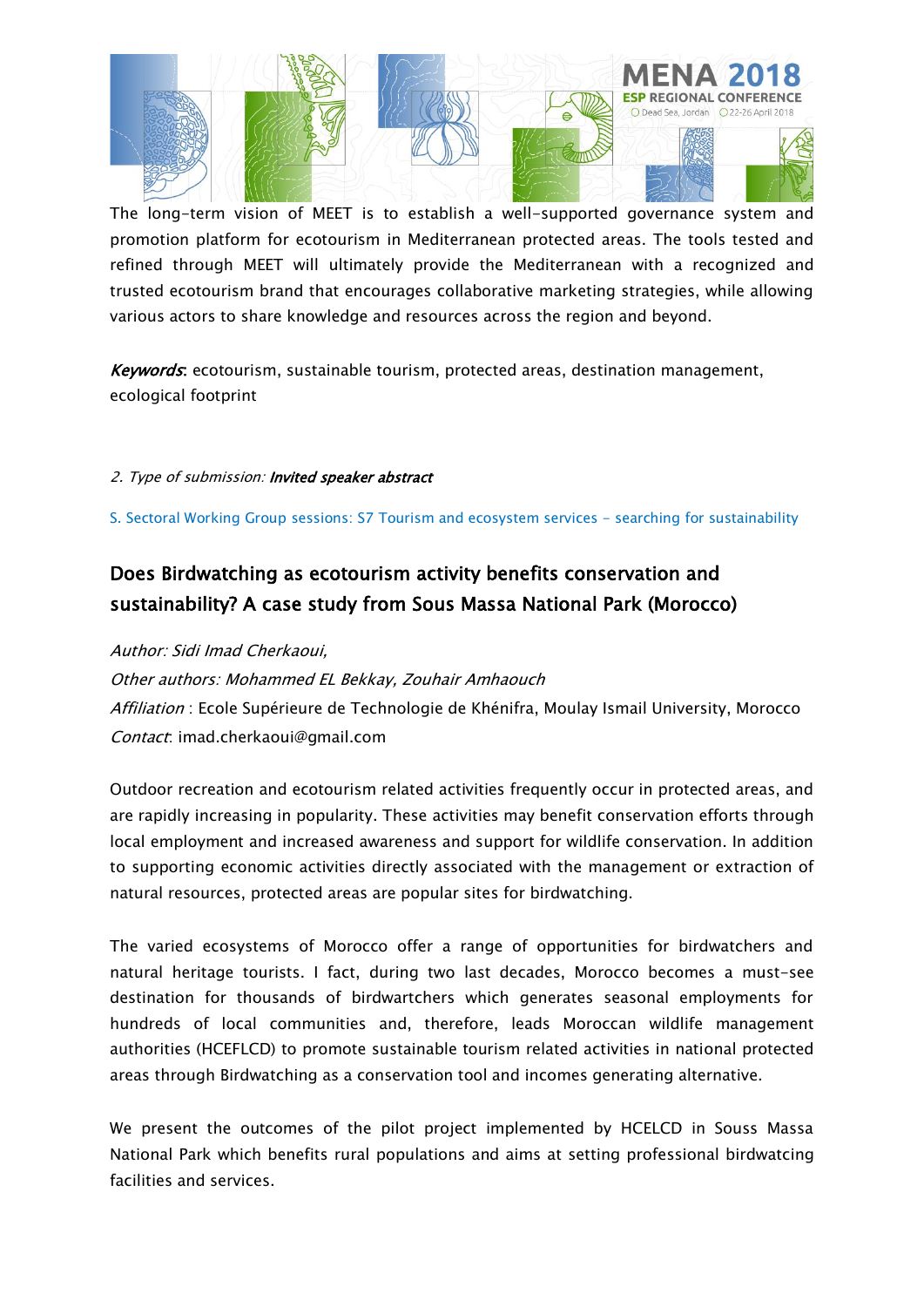

Keywords: Birdwatching, ecotourism, conservation, sustainability, protected are

3. Type of submission: Voluntary contribution

S. Sectoral Working Group sessions: S7 Tourism and ecosystem services - searching for sustainability

# Dibbin Transect Model: A New Framework for Mainstreaming Biodiversity Conversation into Land Use Planning

Authors: Deema Abu Thiab, Mohammad Abu Baker Other authors: Nashwa Suboh, Majdi Salameh Affiliation: Consolidated Consultants Group, Jordan Contact: d.abuthiab@group-cc.com

Dibbin Forest represents the south-eastern distribution limit for the native Aleppo pine and evergreen oak in Jordan. The forest is undergoing habitat fragmentation and biodiversity loss due to rapid urbanization, unsustainable human, tourism and agricultural activities and lack of proper planning policies and regulatory framework that support the conversation of biodiversity. Dibbin plan aims to guide the development in the surrounding area of Dibbin Forest Reserve while protecting the ecological resources and services such as biodiversity, farmlands, scenic landscapes, historic and cultural resources, etc. The plan provides a new framework for mainstreaming biodiversity conservation into land use planning through participatory and conservation-oriented approaches.

The proposed framework outlines a criteria for conducting biodiversity assessment. The method of assessment addresses conservation value and viability for conservation for all zones. It provides a standardized way to assign scores to the sites based on the status and trends of biodiversity, present threats on the biodiversity and habitats and effectiveness of conservation efforts. Based on the assessment, a biodiversity sensitivity map ranking different zones within the area from most important to least important and identifying biodiversity "hotspots" and "coldspots" was developed. The map provides a solid foundation for the development of Dibbin land use plan.

A new set of land uses that better responds to biodiversity conservation needs and restricts development within biodiversity hotspots was proposed. In terms of spatial pattern, the plan embraced a transect- based model; a concept adapted from ecology and includes a series of zones that demonstrate changes in land use pattern from native forest and to urban areas. Such pattern minimizes threats and disturbance on biodiversity hotspots caused by human,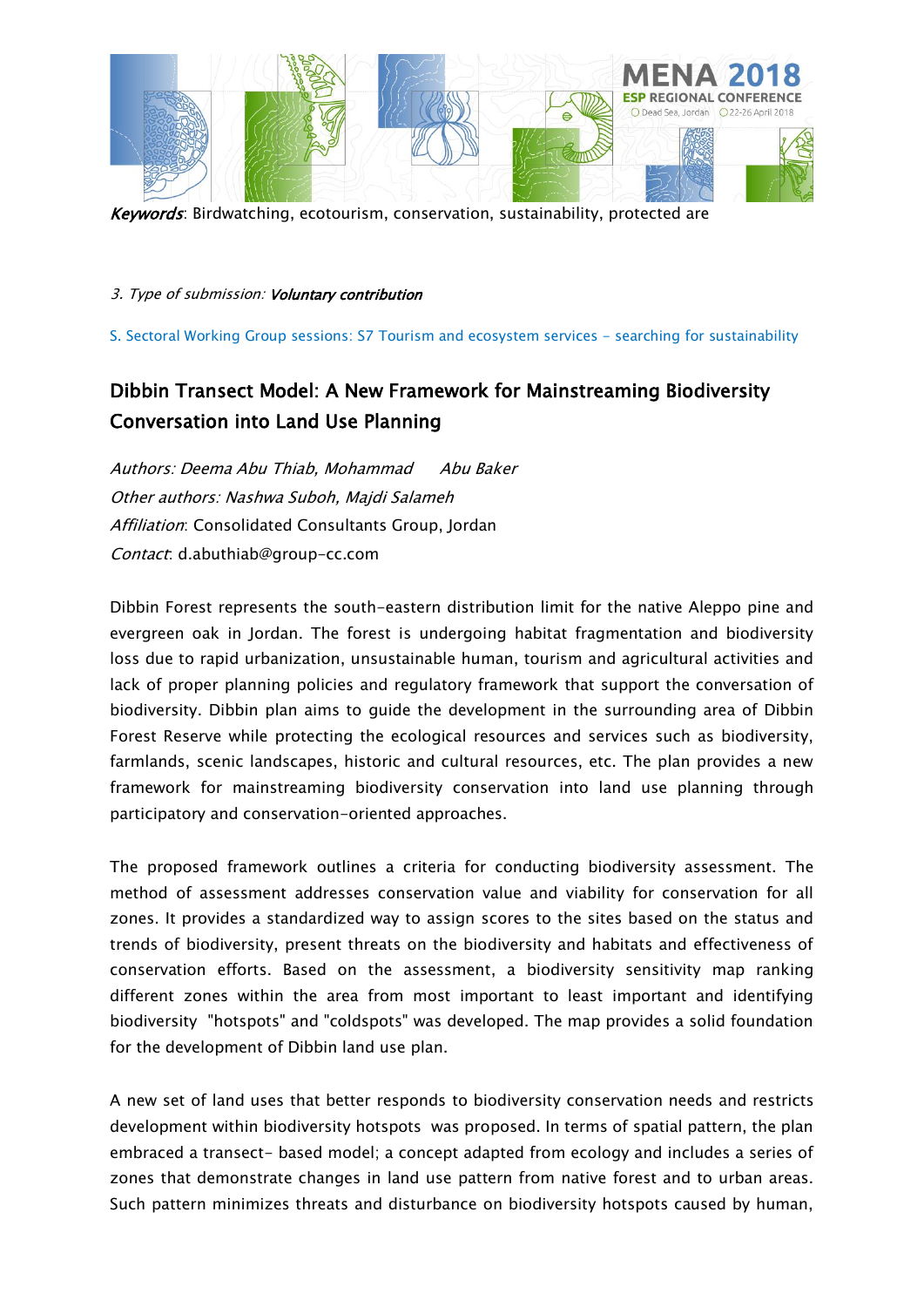

agriculture and tourism activities. The plan also includes eco-trails that incorporate ecotourism and agro-tourism activities and a number of pilot projects that improve the local economy of the area.

Keywords: Biodiversity, tourism, land use planning, conservation, transect model.

### 4. Type of submission: Voluntary contribution

S. Sectoral Working Group sessions: S7 Tourism and ecosystem services - searching for sustainability

# DASKARA - a phone application for mapping cultural ecosystem services: an academic / private partnership example

### Author: Salma N. Talhouk

Other authors: Syrine Abi Kheir, Ramzi Al Malti, Moustapha Itani, and Wassim Kays Affiliation: Department of Landscape Design and Ecosystem Management, Faculty of Agricultural and Food Sciences and nature conservation center, American University of Beirut Contact: ntsalma@aub.edu.lb

Virids, the green investment fund created by Fondation Diane, whose mission includes civic awareness and sustainable development, is always on the lookout for green, innovative, and sustainable business ideas and has found big interest in AUB's latest project: Daskara. This project draws on a participatory mapping research "baldati bi'ati" which was launched in 2010 with the aim to better capture the social-cultural dimension embedded in nature conservation. The Center, through this project, forged partnerships with 80 participating village communities in Lebanon. The recent investment by Fondation Diane kickstarted the development process of a digital platform and phone application Daskara that caters for everyone interested in exploring local natural and cultural sites. It will also serve as a crowdfunding tool for everyone who wants to engage in conservation and sustainable development by donating to sustainable projects in their hometowns and villages. NCC believes Daskara will benefit a broad constituency of users including local residents and business owners, tourists, members of the diaspora, enthusiasts of outdoor natural and cultural activities, experts, and academics. The uniqueness of Daskara is its aim of defining and initiating competitive and sustainable nature related opportunities that draw on the cultural and natural heritage of Lebanon. The data collected will constitute the basis for multidisciplinary research starting with the objective of investigating whether local